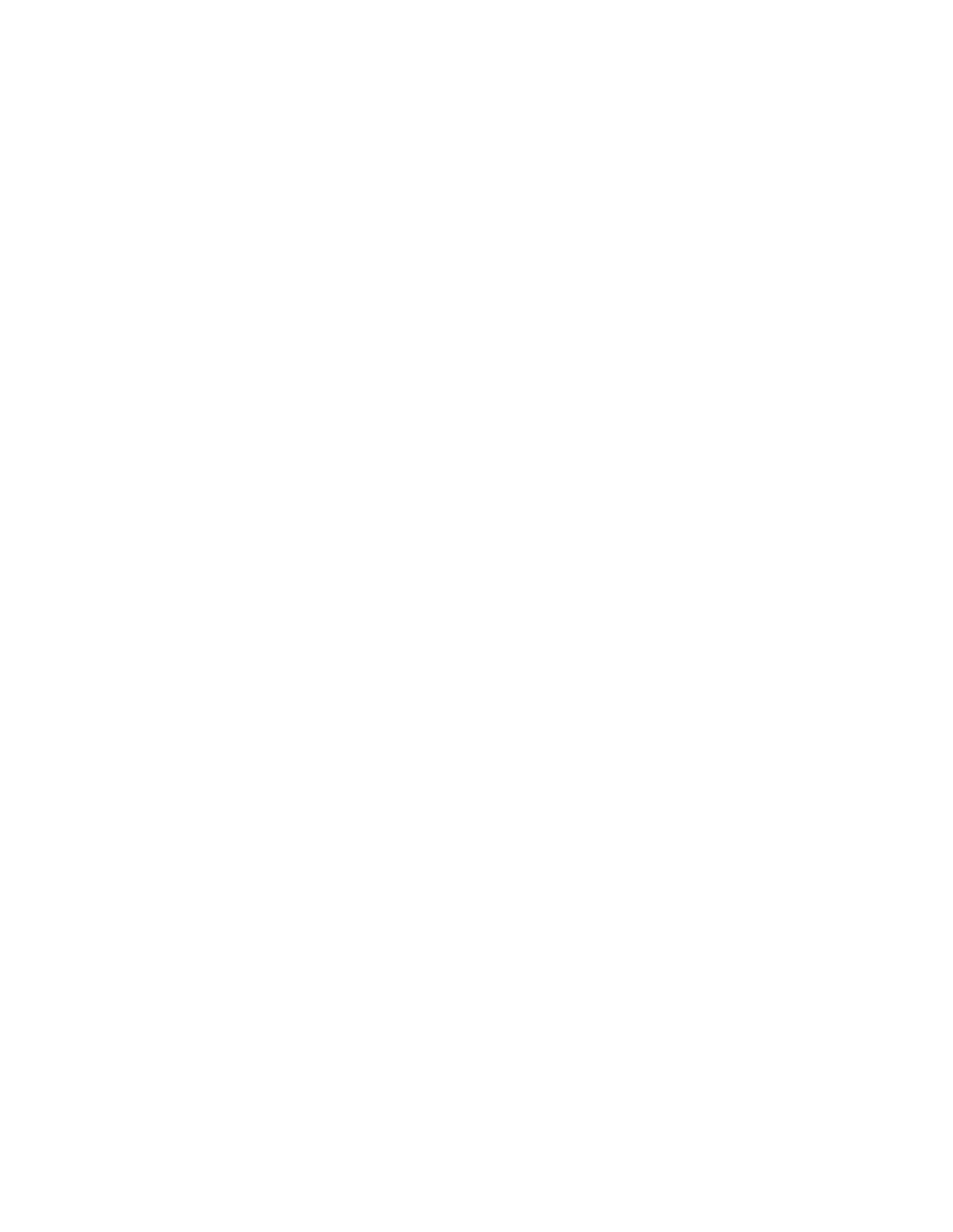## **ARTICLE I. Name.**

The name of this organization shall be the Edmund Ruffin Fire Eaters Camp # 3000.

# **ARTICLE II. Object.**

To associate in one united, compact body of men of Confederate ancestry, and cultivate, perpetuate, and sanctify the ties of fraternity and friendship entailed thereby; to aid and encourage the history and achievement from Jamestown to this present era, constantly endeavoring to see that events pertaining to the War of the Federal Invasion and the heroic contributions of all those who served honorably, in whatever capacity, to defend the Confederacy and its right to secede from the union as extolled by the Framers in the Declaration of Independence are authentically and clearly written, and that all documents, relics, and mementos produced and handed down by those active participants therein are properly treasured and preserved for posterity; to aid and assist in the erection of suitable and enduring monuments and memorials to all Southern valor, civil and military, wherever done and where found; to instill into our descendants a devotion to and reverence for the principles represented by the Confederate States of America, to the honor, glory, and memory of our forefathers who fought in that Cause by living to the charge as articulated by Lt. General Stephen D. Lee in New Orleans, Louisiana, April 25, 1906:

"*To you, Sons of Confederate Veterans, we will commit the vindication of the cause for which we fought. To your strength will be given the defense of the Confederate soldier's good name, the guardianship of his history, the emulation of his virtues, the perpetuation of those principles which he loved and which you love also, and those ideals which made him glorious and which you also cherish*."

# **ARTICLE III. Nature.**

The Edmund Ruffin Fire-Eaters Camp #3000 shall be strictly historical and benevolent, non-political, and non-sectarian.

a. Said organization is organized exclusively for charitable, religious, education , and scientific purposes, including, for such purposes, the making of distributions to organizations that qualify under section 501 (c) (3) of the Internal Revenue Code, or corresponding section of any future federal tax code.

b. No part of the net earnings of the organization shall inure to the benefit of, or be distributable to its members, trustees, officers, or other private persons, except that the organization shall be authorized and empowered to pay reasonable compensation for services rendered and to make payments and distributions in furtherance of the purpose set forth in the purpose clause hereof. No substantial part of the activities of the organization shall be the carrying on of propaganda, or otherwise attempting to influence legislation, and the organization shall not participate in, or intervene in (including the publishing or distribution of statements) any political campaign on behalf of any candidate for public office. Not withstanding any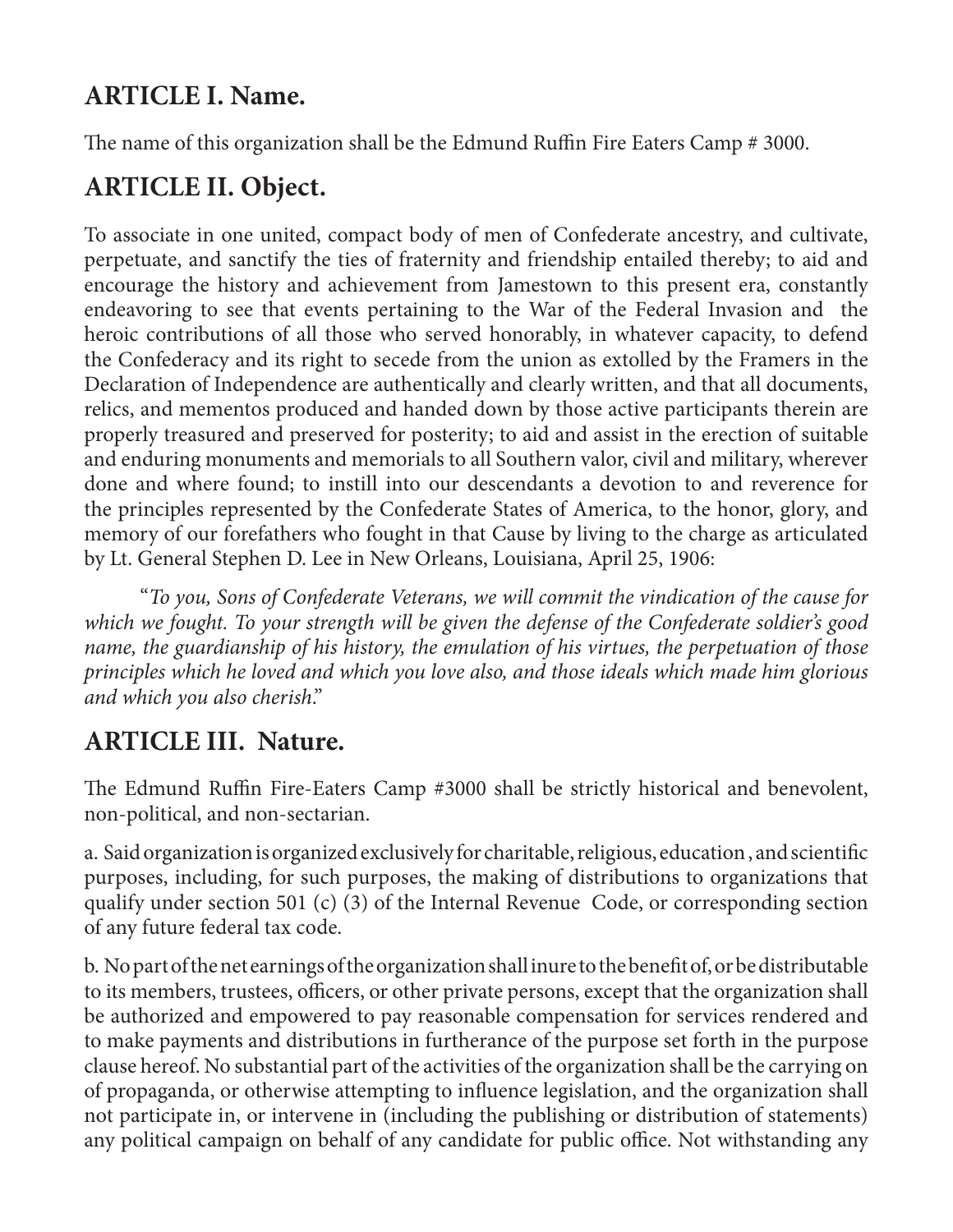other provision of this document, the organization shall not carry on any other activities not permitted to be carried on (a) by an organization exempt from federal income tax under section 501 (c) (3) of the Internal Revenue Code, or corresponding section of any future federal tax code, or (b) by an organization, contributions to which are deductible under section 170 (c) (2) of the Internal Revenue Code, or corresponding section of any future federal tax code.

c. In the event of dissolution of the Camp, the Camp's charter and any flags or emblems shall be turned over to the General Headquarters of the Sons of Confederate Veterans or a Camp designated by the Camp's Executive Committee. None of the property, nor any proceeds, shall be distributed to or divided among any of the officers or members or inure to the benefit of any individual. Instead, after all liabilities and obligations have been paid and discharged, the residual assets, including all moneys, real or personal property, investments, credits, endowments, financial records, and any other appurtenances, or things of pecuniary value, shall be turned over to the Division under which the Camp is organized or a Camp designated by the Camp's Executive Committee, if there is no Division, and the Camp's Executive Committee does not designate a Camp, the General Headquarters of the Sons of Confederate Veterans shall be the recipient. The dissolving camp may recommend the use of these funds.

# **ARTICLE IV. Membership.**

**Section 1.** All male descendants, lineal, or collateral, at least twelve years of age, of those who served in the Confederate Army or Navy to the end of the war, or who died in prison or while in actual service, or who were killed in battle, or who were honorably discharged, shall be eligible for membership.

**Section 2.** No one shall be admitted to membership until satisfactory proof of the foregoing qualifications be submitted in duplicate on official blank applications prepared for that purpose, such applications bearing recommendation by a member in good standing of the Camp. The original shall be forwarded to the International Headquarters of the Sons of Confederate Veterans and the Camp shall preserve the duplicate.

**Section 3.** To ensure that applicants meet the national requirements for membership into the Sons of Confederate Veterans, All applications for membership in the Camp, received by the Adjutant, shall be reviewed by the Commander. The Commander may submit the applications to a confidential, three (3)-man membership committee appointed by him, to pass on the acceptability of the candidate for membership. Candidates refused membership may petition the Camp membership for admission, and if receiving favorable approval of two-thirds (2/3) of the membership present, will be granted full membership in the Camp.

**Section 4.** Annual dues and fees must be submitted with completed applications to the Camp Adjutant.

**Section 5.** Applications for membership in the Camp must be read at a regular meeting of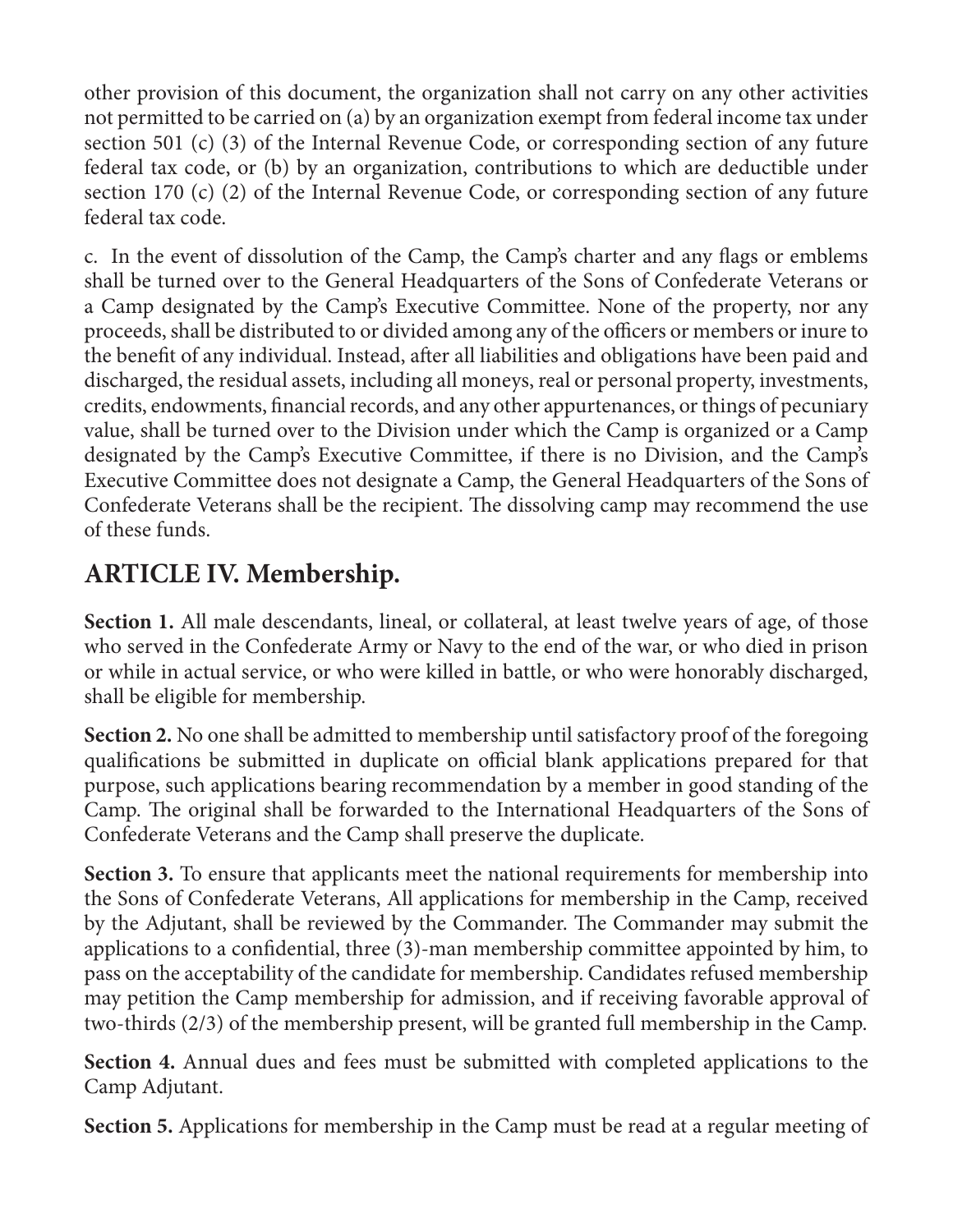the Camp. Upon reading of the application, membership in the Camp will be extended only after receiving two-thirds (2/3) vote of acceptance by the membership present.

**Section 6.** Active membership in the Camp is membership in the International organization of the Sons of Confederate Veterans.

**Section 7.** Any member in good standing in the Camp, transferring from the Camp, shall be entitled to a certificate from the Camp Adjutant stating his membership and duration thereof.

### **ARTICLE V. Dues.**

**Section 1.** The annual dues to the Camp shall be set annually by the Executive Committee, such amount subject to approval by the membership at the Annual Meeting.

**Section 2.** Members in arrears four (4) months in payment of dues shall be classified as delinquent, and six (6) months' arrearage shall automatically impose suspension. Payment of all back dues within the current year, a payment of a \$5.00 reinstatement fee together with all additional levies for that year, shall permit reinstatement to active membership. A member delinquent one year or more shall be only reinstated upon vote of the Camp and payment of all amounts due by him to the Camp.

## **ARTICLE VI. Meetings.**

**Section 1.** Annual Meeting. The annual meeting of the Camp shall be in month of November each year on a date determined by the Executive Committee. If the annual meeting shall not be held at the time fixed it shall be held within a reasonable time thereafter, and the officers shall hold over until their successors have been elected.

**Section 2.** Regular Meetings. The regular meeting of the Camp for the transaction of ordinary business shall be held on a day of each month, at such time and place as may be fixed by the Executive Committee.

**Section 3.** A special meeting of the Camp may be held at any time upon call of the Commander. The Commander shall also call a special meeting upon demand in writing by not less than twenty (20) percent of the members entitled to vote. Notice of the time, place, and object of any special meeting shall be given all officers and members in good standing, in writing, by United States Mail not less than fifteen (15) days prior to the date fixed for the meeting. The Executive Committee shall establish the place of such meeting in advance.

**Section 4.** Inclement Weather. In the event of unforeseen severe weather in the county/city where the meeting is occurring, where localities have closed schools or government offices, a scheduled meeting can be canceled by order of the commander.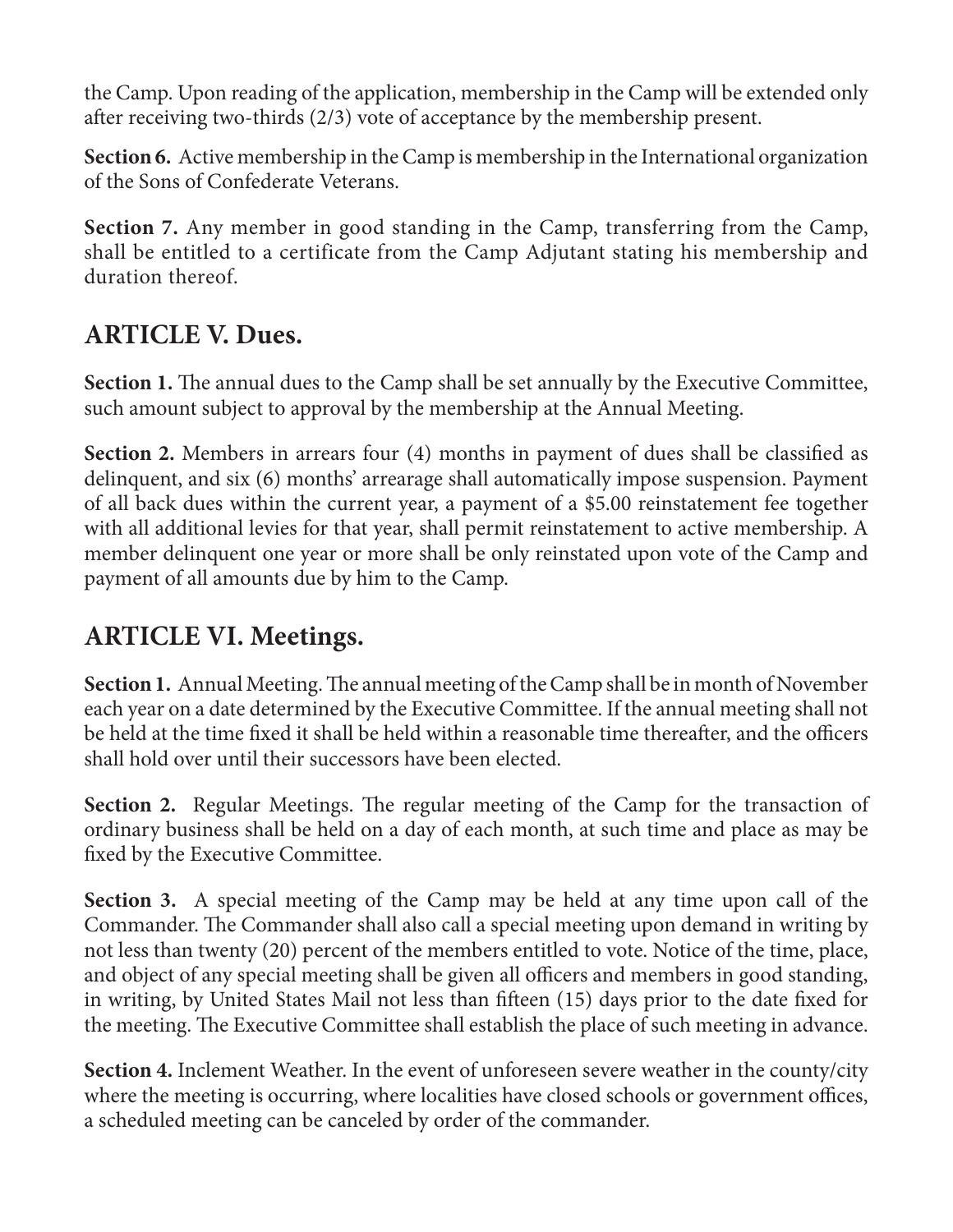**Section 5.** Quorum. One-quarter (1/4) of members of the Camp entitled to vote shall constitute a quorum at any meeting.

**Section 6.** The rules of procedure at any meeting of the Camp shall be those set forth in Roberts Rules of Order, revised, except wherein they may be altered by the vote of the Camp.

## **ARTICLE VII. Officers.**

**Section 1.** The officers of the Camp shall be the Commander, First Lieutenant Commander, Second Lieutenant Commander, Adjutant, Treasurer, Sergeant-At-Arms, Judge Advocate, Quartermaster, Surgeon, Chaplain, Color Sergeant, Historian. All officers, shall be elected by a majority vote, by written ballot of the members in good standing present at the annual meeting of the Camp. Officers that serve on the Executive Committee shall be eligible to hold office for a maximum of two, one year terms. Individuals shall become eligible for the same position one year after vacating the position. Officers elected to positions not on the Executive Committee shall hold office for one year, or until the election of a successor. Officers shall take office on the first day following their election.

**Section 2.** The Executive Committee shall be composed of the Commander, First Lieutenant Commander, Second Lieutenant Commander, and the Treasurer.

**Section 3.** Meetings of the Executive Committee shall be held at any time and place as the Commander may determine. At least three (3) members of the Executive Committee may call meetings at any time on demand and in writing to the Commander. Meetings of the Executive Committee shall be open to observation by all members in good standing.

**Section 4.** Three (3) members of the Executive Committee shall constitute a quorum.

**Section 5.** Resignation of any officer may be accepted by majority vote of the remaining members of the Executive Committee.

**Section 6.** The Executive Committee is authorized to act in all matters relating to Camp business, unless contrary to a majority vote of Camp members.

**Section 7.** When an office is vacated as a result of death, resignation, or removal, the Commander shall appoint a successor, upon recommendation of the Executive Committee, such successor to hold office until the next election during the annual meeting.

### **ARTICLE VIII. Duties of Officers.**

**Section 1. Commander.** The Commander shall preside at all meetings of the Camp and the Executive Committee. He shall be a member ex officio of all regular and special committees, and shall perform all such other duties as usually pertain to his office.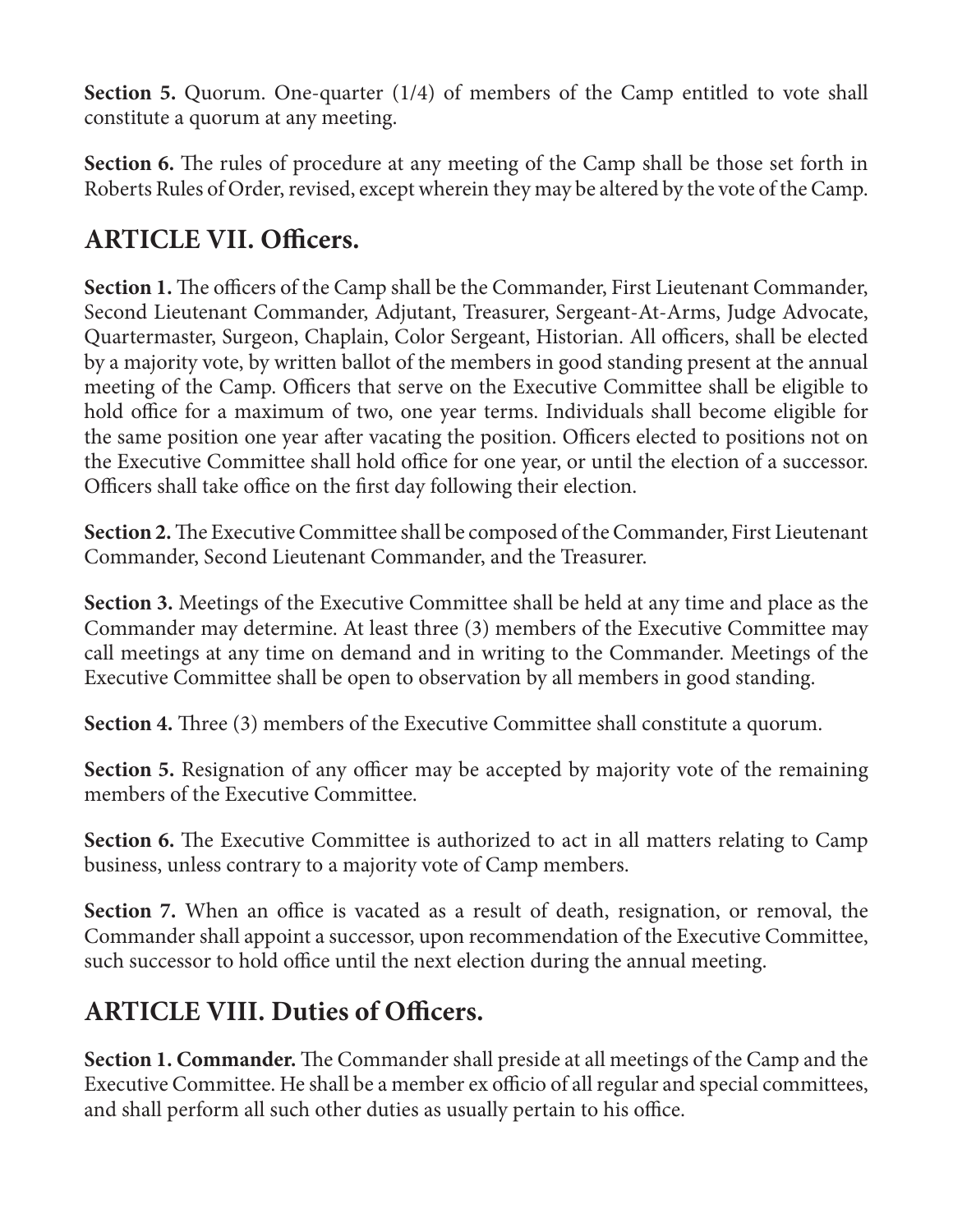**Section 2. First Lieutenant Commander.** The First Lieutenant Commander shall perform the duties of the Commander in his absence or at his request. He shall serve as program chairman, securing guest speakers and presentation for Camp functions.

**Section 3. Second Lieutenant Commander.** The Second Lieutenant Commander shall perform the duties of the Commander in the absence of the Commander and the First Lieutenant Commander. He shall be responsible for the enlistment of new members. He shall maintain an adequate supply of SCV brochures and applications to accomplish the recruitment of new members. He shall monitor membership as to dues payment and meeting attendance. He shall constantly strive for an active, growing membership. He shall prepare and distribute to the membership in good standing- a roster of members, their addresses and telephone numbers.

**Section 4. Adjutant.** The Adjutant shall conduct all official correspondence pertaining to the proper preparation and forwarding of all reports required of the Camp to International Headquarters, Division, and Brigades. He shall notify all members of special meetings. He shall keep a true record of all meetings of the Camp and have custody of the books and papers of the Camp, except the Treasurer's books of account. He shall be the keeper of the Camp seal. All applications for membership, initiation fees, and first year dues shall be made to the Adjutant. He shall be responsible for the ordering of all items necessary for operations of the Camp. He shall also maintain adequate stock of SCV membership pins, decals, and applications.

**Section 5. Treasurer.** The Treasurer shall have charge of all funds of the Camp and place the same in such bank or banks as may be approved by the Executive Committee. Such money shall only be withdrawn by check signed by the Treasurer and co-signed by either the Commander or First Lieutenant Commander. He shall keep an accurate account of his transactions and render a detailed report to the membership at any meeting when requested. He shall present a detailed report, in writing, of income and expenditures at the annual meeting. Expenses paid by the Treasurer shall have received approval by the Executive Committee. He shall be responsible for collection of dues and fees, taking proper note of the paying member, his address and other information necessary in the maintenance of Camp records and posting such information with the Adjutant.

**Section 6. Sergeant-At-Arms.** The Sergeant-At-Arms shall be responsible for maintaining order and decorum in the meeting place.

**Section 7. Judge Advocate.** The Judge Advocate shall advise the officers and Executive Committee of all legal matters, including the construction and interpretation of the SCV General Constitution and Camp By-Laws. He shall serve as parliamentarian at both regular and special meetings. Upon direction of the Commander, he shall conduct investigations into charges or challenges brought against Camp members. He shall perform such other duties as are usually incident to his office.

**Section 8. Quartermaster.** He shall be responsible for the operation of the Camp stores,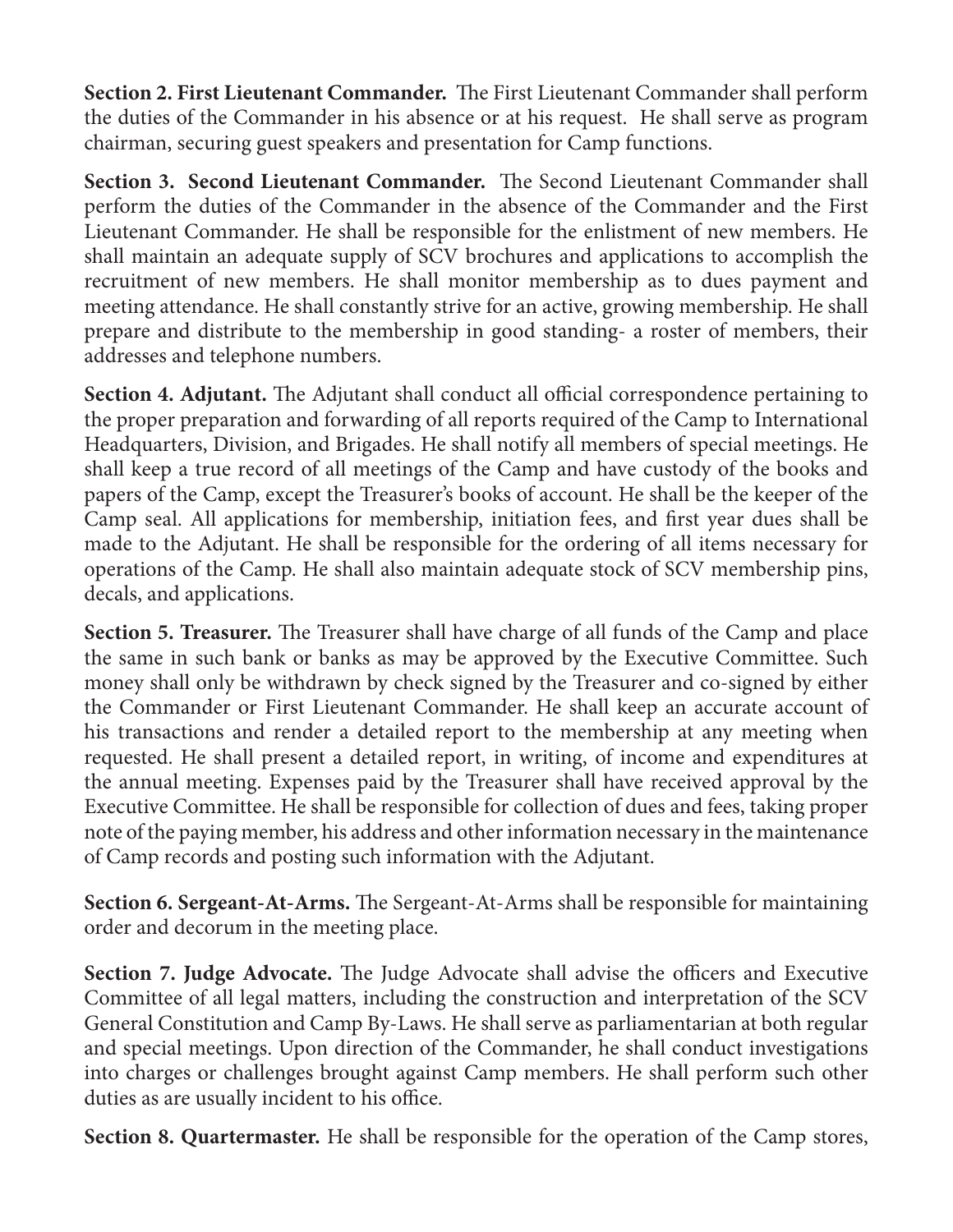maintaining adequate stocks and other items necessary for efficient operation. He shall account to the Commander as to any expenditure.

**Section 9 Surgeon.** He shall be familiar with basic techniques of first aid and shall stand ready to administer basic medical assistance when called upon at meetings and functions of the Camp.

**Section 10. Chaplain.** The Chaplain provides spiritual guidance for the Camp. He shall represent the Camp in times of bereavement. He shall periodically report to the Commander on the well-being of members confined by illness. In event of a member's death, he shall immediately notify the membership and the Chaplain-in-Chief. He shall be responsible for the procurement of flowers, wreaths, or such other items incidental to the accomplishment of his duties. He shall appoint assistants to aid in the performance of his duties.

**Section 11. Color Sergeant.** The Color Sergeant shall maintain and safeguard the Camp colors. He shall issue the proper display of colors at all functions of the Camp and will lead members in salutes to the colors. He shall appoint assistants to aid in the performance of his duties.

**Section 12. Historian.** The Historian shall keep and maintain a written record of the Camp, its officers and members, and its accomplishments during his tenure of office. He shall be responsible for the collection of photographs, newspaper clippings, and such other items as necessary in the proper recording of Camp history. All items will be affixed in a bound volume as to insure preservation.

#### **Section 13. Executive Committee.**

The Executive Committee shall:

- a. Approve or disapprove all expenditures presented to the Treasurer for payment, including authorization of further funds for the petty cash account.
- b. Sit in judgment in all disciplinary matters.
- c. Authorize and approve all meeting dates and arrangements.
- d. Rule on all questions affecting the election, eligibility, and conduct of members.
- e. When in the interest of the Camp, transact business on behalf of the membership.

#### **Section 14. Editor.**

The Commander shall, upon taking office, appoint an editor and such other staff as necessary in the preparation and distribution of the official Camp Newsletter. The Commander shall periodically review operation of the newsletter to ascertain if its operation is in the best interest of the Camp.

#### **Section 15. Webmaster.**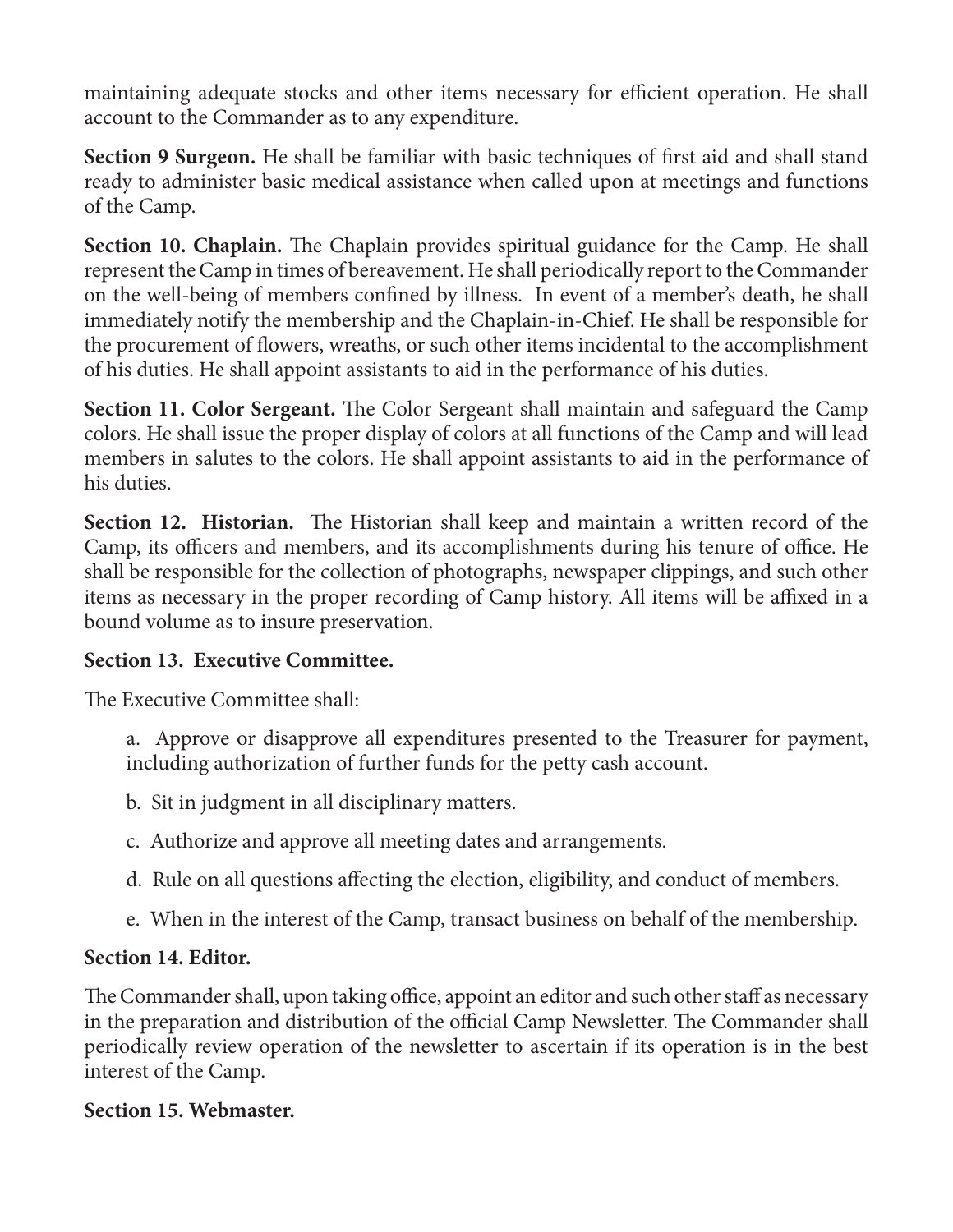The Commander shall, upon taking office, appoint a web master and such other staff as necessary in maintaining the camps Official Website. The Commander shall periodically review operation of the web site to ascertain if its operation is in the best interest of the Camp.

## **ARTICLE IX. Committees.**

**Section 1.** Committees may be may appointed by the Commander as necessity dictates and dissolved at his pleasure, except those created by this Constitution or by majority vote of the camp.

**Section 2.** Committees shall meet when called to do so by the Committee chairman. Committees shall make written reports and recommendations to the Commander when assigned duties are performed. Copies of reports shall be made available to camp members on request.

**Section 3.** The Commander shall be ineligible to chair any committee.

### **ARTICLE X. Finance.**

**Section 1.** The fiscal year of the Edmund Ruffin Fire-Eaters Camp shall be from August 1st to July 31st of each succeeding year

**Section 2.** The revenue of the Edmund Ruffin Fire-Eaters Camp shall be derived from donations to the camp.

**Section 3**. No debts shall be contracted by the Edmund Ruffin Fire Eaters Camp. Expenditures cannot exceed financial resources.

**Section 4.** The finances of the Edmund Ruffin Fire Eaters Camp shall be audited and reviewed by a committee formed for that purpose at the discretion of the Camp Commander, by vote of the Executive Committee, or by majority vote of members present.

**Section 5.** Monthly reports shall be made available to the camp by the Treasurer. A cumulative report shall be made available to the camp at the annual meeting.

**Section 6.** A petty cash account in the amount of one-hundred (100) dollars shall be established for immediate payment of minor accommodations for speakers at monthly meetings. All receipts for expenditures shall be submitted before further fund for the account are authorized.

**Section 6.** In the event of the dissolution of the Edmund Ruffin Fire Eaters Camp, all assets remaining after payment of authorized expenditures shall be distributed to the Virginia Division, Sons of Confederate Veterans, which qualifies for tax exemption as provided for by the U.S. Internal Revenue Service, with no part to inure to any member or private individual.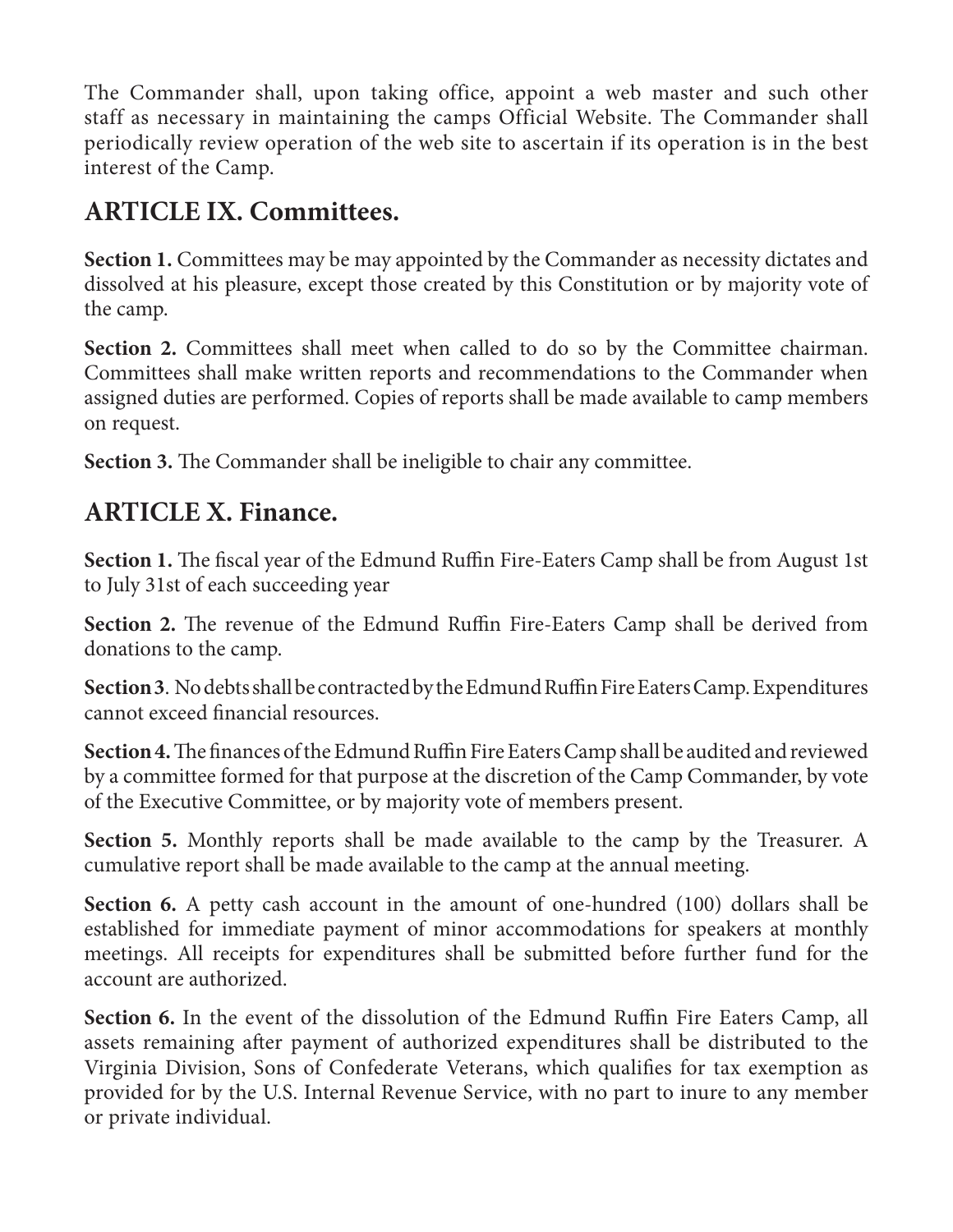# **ARTICLE XI. Camp Records.**

Section 1. Copies of all historical records of the Edmund Ruffin Fire Eaters Camp shall be made available to members of the camp upon request.

### **ARTICLE XII. Awards.**

Section 1. The Executive Committee shall be responsible for the creation and administration of a program of awards presented to Camp members and non-members deemed worthy of recognition.

**Section 2.** The Executive Committee shall review and authorize the presentation of certificates and awards, except the Commander's Commendations and Resolutions of respect, which are reserved for the Commander.

## **ARTICLE XIII. Suspension or Expulsion.**

**Section 1. Discipline:** Camps and Divisions, being the judges of their own members, may impose discipline upon their own members. Camps or Divisions may suspend or expel a member from their respective Camp or Division. At this point the member in question is transferred to HQ Camp #584, being that he is no longer a member in good standing of either the Division or a Camp within that Division. If the Camp or Division wishes to have the member expelled from the Confederation, they shall proffer charges to the disciplinary committee within 30 days of the dispensation of the Camp's or Division's action. At this point the procedures are as described elsewhere in this article. If the member is not expelled from the Confederation at the culmination of these actions, he may petition the Disciplinary Committee for the right to transfer to a Camp different from whence he came. If this petition is denied, he may appeal to the GEC.

Cause for disciplinary action shall be:

- a. Disloyalty
- b. Neglect of Duty
- c. Dishonesty
- d. Conduct unbecoming a member of the Sons of Confederate Veterans

e. An act repugnant to the Sons of Confederate Veterans Constitution or the objectives and purpose of the Sons of Confederate Veterans.

**Section 2.** No vote on suspension or expulsion may be taken unless at least fifteen (15) days notice, in writing, shall have been given to the member of the charges preferred and of the time and place of the meeting of the Executive Committee at which such charges will be considered. The notice must be delivered to the member by registered mail. At such meetings, the member under charge will be accorded a full hearing.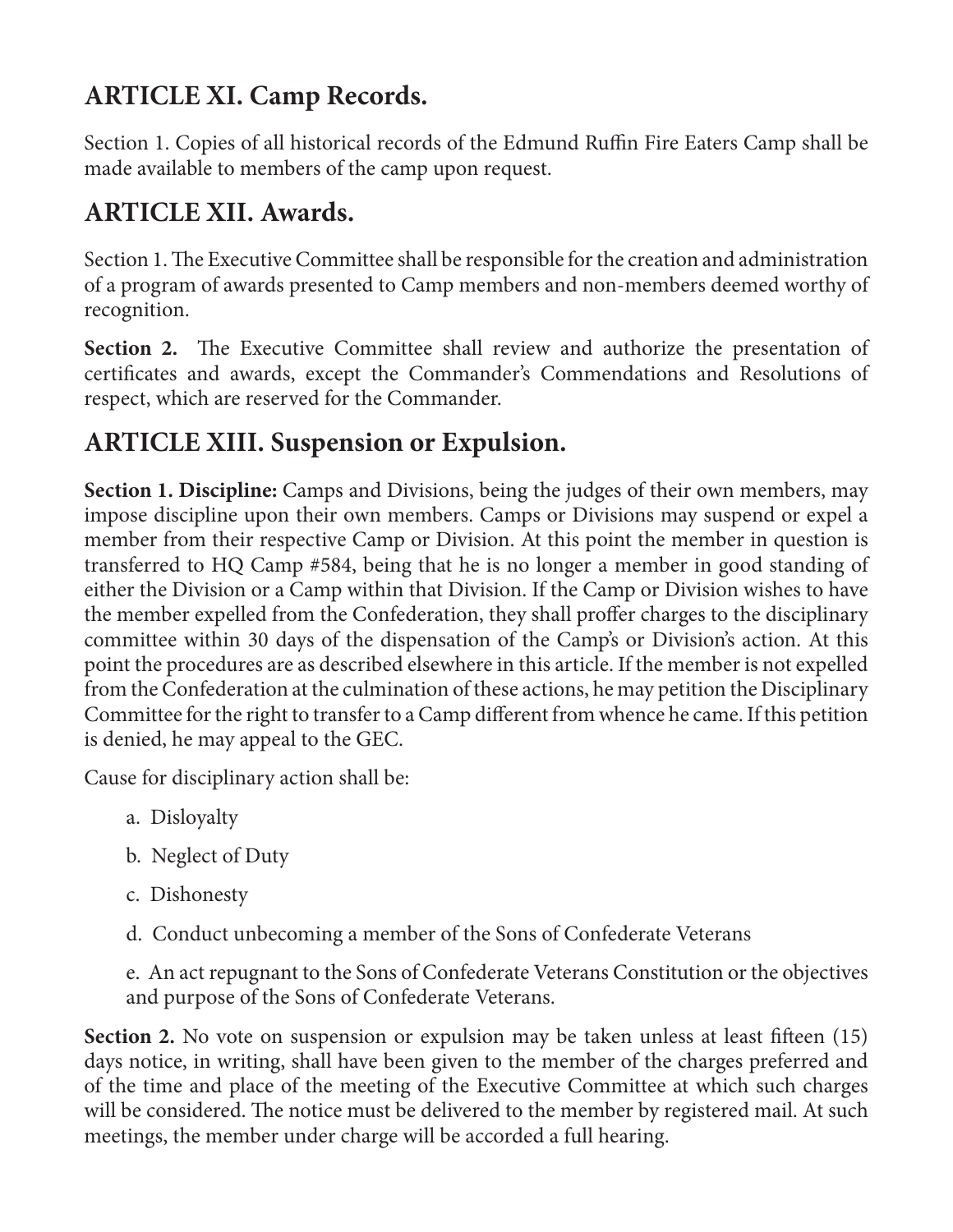**Section 3.** The Executive Committee shall provide for true and accurate recording of all proceedings of such hearings.

**Section 4.** Any officer may be removed by a two-thirds (2/3) vote of the members in good standing present at any special meeting called for that purpose. No vote on removal may be taken unless at least fifteen (15) days notice, in writing, shall have been given to the officer of the reasons for his pending removal and of the time and place of the special meeting at which such a ballot on his removal is to be taken. The Executive Committee, upon majority vote, may suspend an officer pending outcome of this special meeting. At such meetings, the officer shall be given a full hearing.

**Section 5.** Standing Charges proffered by a Camp or Division must be against one of its own members. The General Executive Council or the Convention may proffer charges against any member. Charges may not be proffered by any individual. They shall be in writing clearly stating the facts relied upon and accompanied by all affidavits or exhibits, which are to be used in their support. Such charges shall be filed with the Adjutant, who will immediately notify the Commander. The Commander will call a meeting of the Executive Committee to hear the charges. The Adjutant will give at least fifteen (15) days notice of the meeting to each member of the Executive Committee, to the accuser, and to the accused, which notice shall be in writing and will include a true copy of the charges and of the supporting affidavits and exhibits.

**Section 6.** Any member suspended or expelled by the Executive Committee may appeal to the full membership of the Camp. Such appeal shall be made in writing to the Adjutant who will notify the Commander. The Commander will call a special meeting of the Camp for the purpose of acting on the appeal. The Adjutant shall give at least fifteen (15) days notice, in writing, to all members of the Camp in good standing—stating the date, time, please, and reason for such special meeting. At the meeting of the full Camp, the Adjutant will read the original charges, the supporting affidavits, and read or display the accompanying exhibits and will read the minutes of the special meeting of the Executive Committee at which the charges were heard and action taken. A full hearing will be given the accuser and accused. A vote will be taken by ballot of the members in good standing present and a two-thirds (2/3) vote shall be required to reverse the action of the Executive Committee.

**Section 7.** Any member who has been suspended or expelled, and having exhausted the foregoing appeals procedures, has the right to appeal to the Virginia Division and afterwards, if necessary, the General Executive Council, whose decision shall be final. A member expelled by the Camp is not eligible for membership in any other Camp of the Confederation.

## **ARTICLE XIV. PROHIBITIONS.**

**Section 1.** No discussion of politics, or any political action, or the endorsing of aspirants for any political office, shall be permitted.